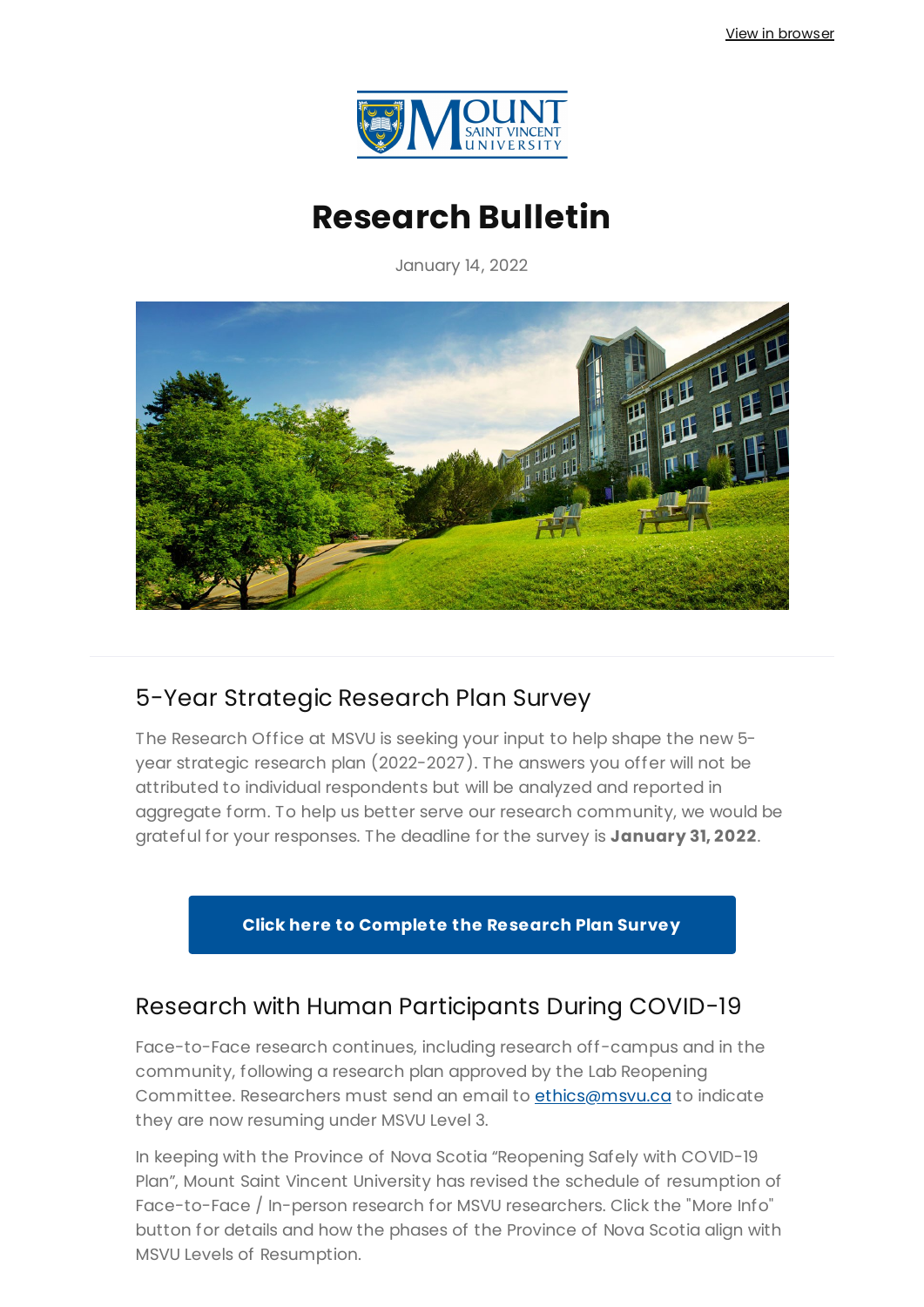# **Events and Webinars**

### Black and Indigenous Speaker Series: The Healing **Thereafter**

Join the MSVU Research Office on **January 19, 2022,** from **12:00-1:45 p.m.** for a virtual panel discussion of intergenerational trauma and the soul wound resulting from residential schools and the Sixties Scoop. Our emphasis is to unpack the causal arc that brings us to this current moment, the effects of intergenerational trauma on resultant contemporary conditions, and paths, programs, and policies of healing, resilience, and restoration. The focus of this presentation is healing of identity and a path forward through understanding the dynamics that perpetuate cycles of the soul wound.

**Click Here to [Register](https://forms.office.com/pages/responsepage.aspx?id=cF4Z0V-78UOJAks_bPxJxp_BmF8oyR9Ph4AwG84zSyxUM1BSWDA4VldDWlBETzhHUjVKTFdTRkpQOS4u&web=1&wdLOR=c3D800DD5-1952-0D40-A465-EB87DC4CEEA6) for the Healing Thereaf ter**

## Black and Indigenous Speaker Series: He 'is supposed to have with him forged Certificates of his Freedom, and Passes': Slavery, Mobility, and the Creolized Counter-Knowledge of Resistance

The MSVU Research Office is pleased to host the next installment of its Black and Indigenous Speaker Series featuring Dr. Charmaine A. Nelson, Professor of Art History and Tier I Canada Research Chair in Transatlantic Black Diasporic Art and Community Engagement at Nova Scotia College of Art and Design (NSCAD) University where she is also the founding director of the first-ever institute focused on the study of Canadian Slavery. Please join the MSVU Research Office on **Friday, February 4, 2022**, from **12:00 – 1:15 p.m.** for the virtual event.

**Click Here to Register for Dr. [Nelson's](https://forms.office.com/r/tLgS1z0Wh6) Talk**

## ACENET Basics: Introduction to High Performance Computing (HPC) with ACENET & Compute Canada

This beginner session held on **January 17, 2022** brings researchers from across many disciplines together to use HPC to tackle analyses that would be either inefficient or impossible on a desktop. This session offers: a basic description of the infrastructure and support accessible through Compute Canada and ACENET, with entry-level advice about how to begin; an overview of the software packages available through Compute Canada and ACENET for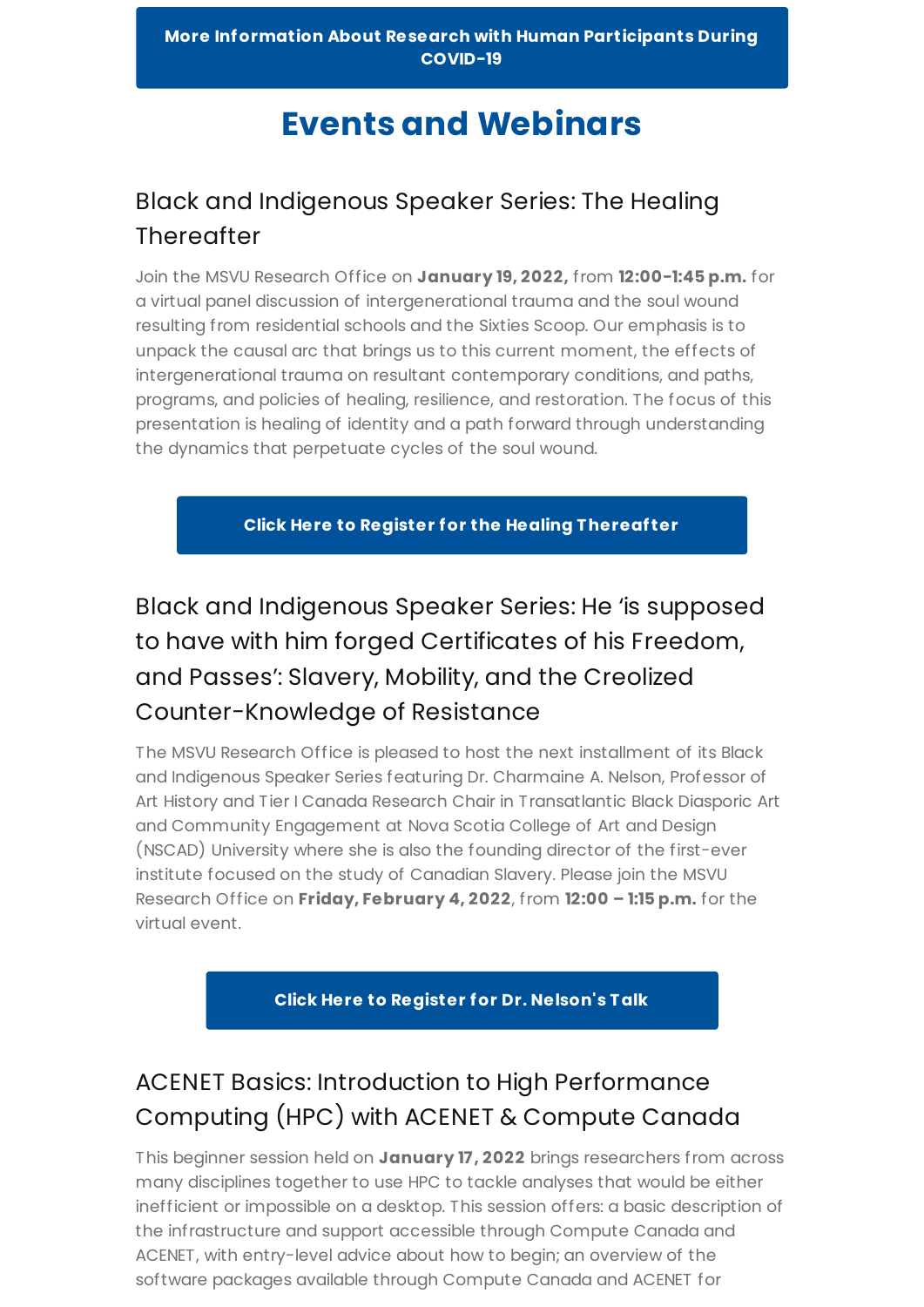applications, data analysis, and software development, and how to request specific software relevant to your work; and insight into the potential of parallel computing to accelerate your analysis.

#### **Register for Introduction to High [Performance](https://www.eventbrite.ca/e/acenet-basics-introduction-to-hpc-with-acenet-and-compute-canada-tickets-230402318537) Computing (HPC)**

### ACENET Basics: Introduction to Linux

Linux is the terminal interface used to enable you to use the ACENET and Compute Canada HPC clusters from your desktop. It's the tool you need to get your data on the clusters, run your programs, and get your data back. In this session on **January 18. 2022**, learn how to get started with Linux, how to create and navigate directories for your data, load files, manage your storage, run programs on the computing clusters, and set file permissions.

**Register for [Introduction](https://www.eventbrite.ca/e/acenet-basics-introduction-to-linux-tickets-230403642497) to Linux**

### Allied for Inclusivity in Long-Term Care: A Forum to Build [Connections](https://clri-ltc.ca/events/allied-for-inclusivity/)

COVID-19 has shone a bright light on the systemic injustices, inequity and significant disparities experienced by individuals marginalized by society. The The Ontario CLRI forum aims to build collaborative conversations towards inclusive, equitable and affirming care, services and work environments in longterm care (LTC) communities. This free virtual forum will be held on **February 9, 2022, 8:00 a.m. - 12:30 p.m.** to help demystify EDI-related topics and provide effective ways to influence change within your organizations.

#### **Learn More About Allied for [Inclusivity](https://clri-ltc.ca/events/allied-for-inclusivity/) in LTC**

#### Dalhousie Health Law and Policy Seminar Series

The Health Law Institute hosts an extremely popular series of seminars that are open to the public and attracts a broad audience from across the university, government, and health care communities. Invited scholars and practitioners share their knowledge and reflections on the latest health law and policy issues. Below are a lists of upcoming events and their topics.

| <b>Upcoming Seminars</b> |                                                                                 |
|--------------------------|---------------------------------------------------------------------------------|
| January<br>21, 2022      | On Policing Pandemics: Resistance to Medico-Legal<br>Surveillance & Enforcement |
| <b>February</b>          | Realizing Human Rights and Social Justive in Mental                             |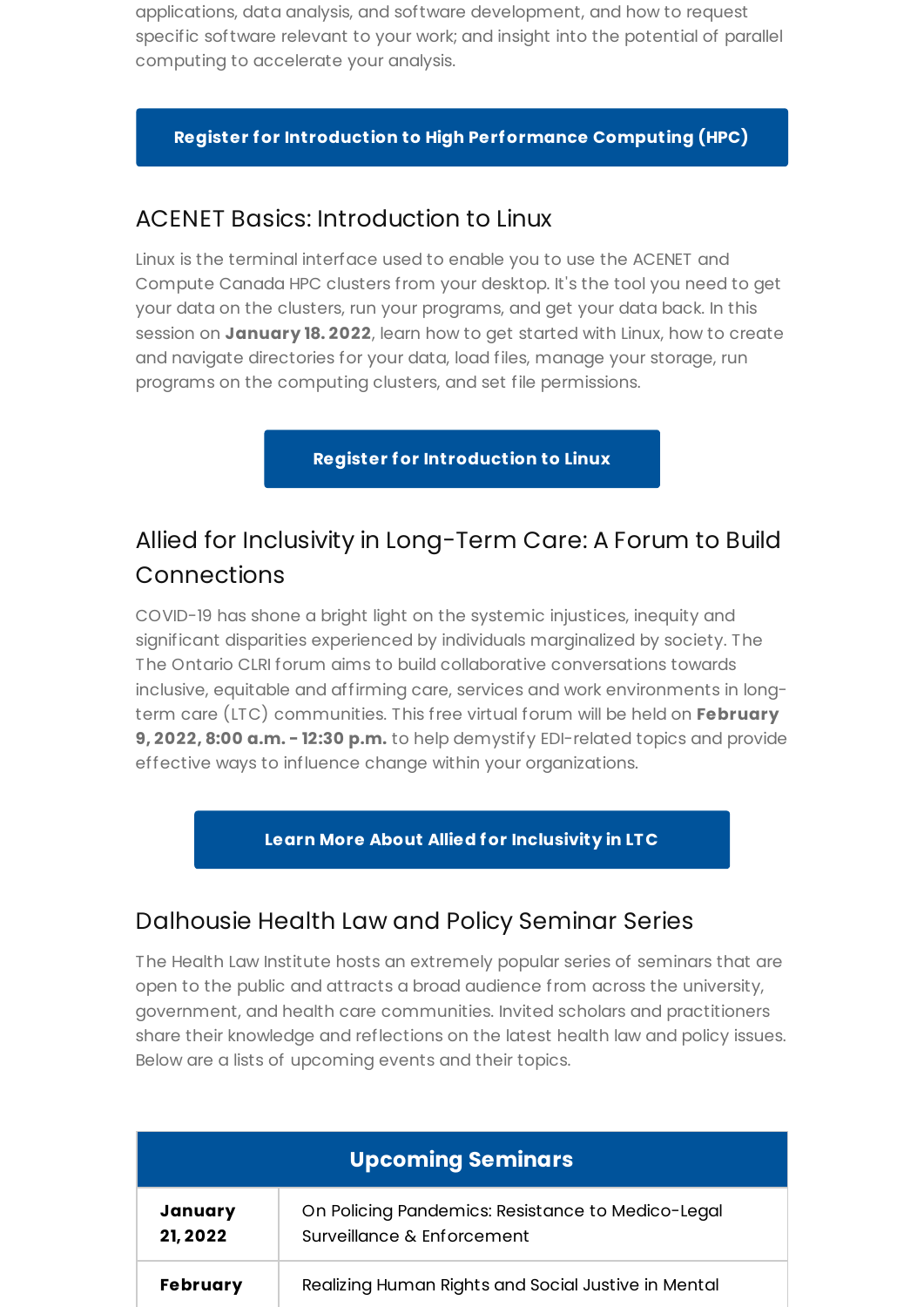| 11, 2022  | Health                                               |
|-----------|------------------------------------------------------|
| March 4,  | Foregrounding Justive in the Use of Novel Artificial |
| 2022      | Womb Technologies                                    |
| March 18, | COVID-19 and Migrant Workers: Essential and          |
| 2022      | Vulnerable, but not Necessarily Essential Enough     |

**Click For More [Information](https://www.dal.ca/faculty/law/hli/seminar-series.html) About Seminar Series**

## Shastri [Indo-Canadian](https://www.shastriinstitute.org/SMMIW) Institute Mapping and Matching Interest Workshop

Shastri Mapping and Matching Bi-national Interest Workshop, proposes to conduct partnership development meetings in the areas of mutual interest to Indian and Canadian researchers. The aim of the proposed workshops is to provide a learning mechanism that will help researchers from both countries to come together and provide a framework of developments and trends on mutual themes of interest, share their research findings and explore joint collaborations and partnerships. Scholars identified through these virtual workshops will then be invited to more focused virtual and eventually in person, face-to-face Shastri Mapping and Matching Workshops.

The deadline for expression of interest is **January 15, 2022, 11:59 p.m. (IST).**

**More [Information](https://www.shastriinstitute.org/SMMIW) About Shastri Mapping and Matching Workshops**

# **Funding Opportunities**

## Shastri Indo-Canadian Institute Conference and Lecture Series Grant

The Shastri Indo-Canadian Institute invites participation from one or moremember institution(s) of SICI from India and Canada, including collaboration of subject matter experts, bringing forth innovative ideas and activities. Proposals from researchers/faculty members in the domain of Social Sciences and Humanities, Arts, Commerce & Management and STEM subjects are accepted. Also, proposals in the domain of Agriculture, Environment & Sustainable Living, Health Care- including Public Health and One Health, AI & Robotics, Public Policy, Conservation and Preservation of Heritage, and Digital Humanities are encouraged.

The grant application deadline is **January 15, 2022, 11:59 p.m. (IST)**.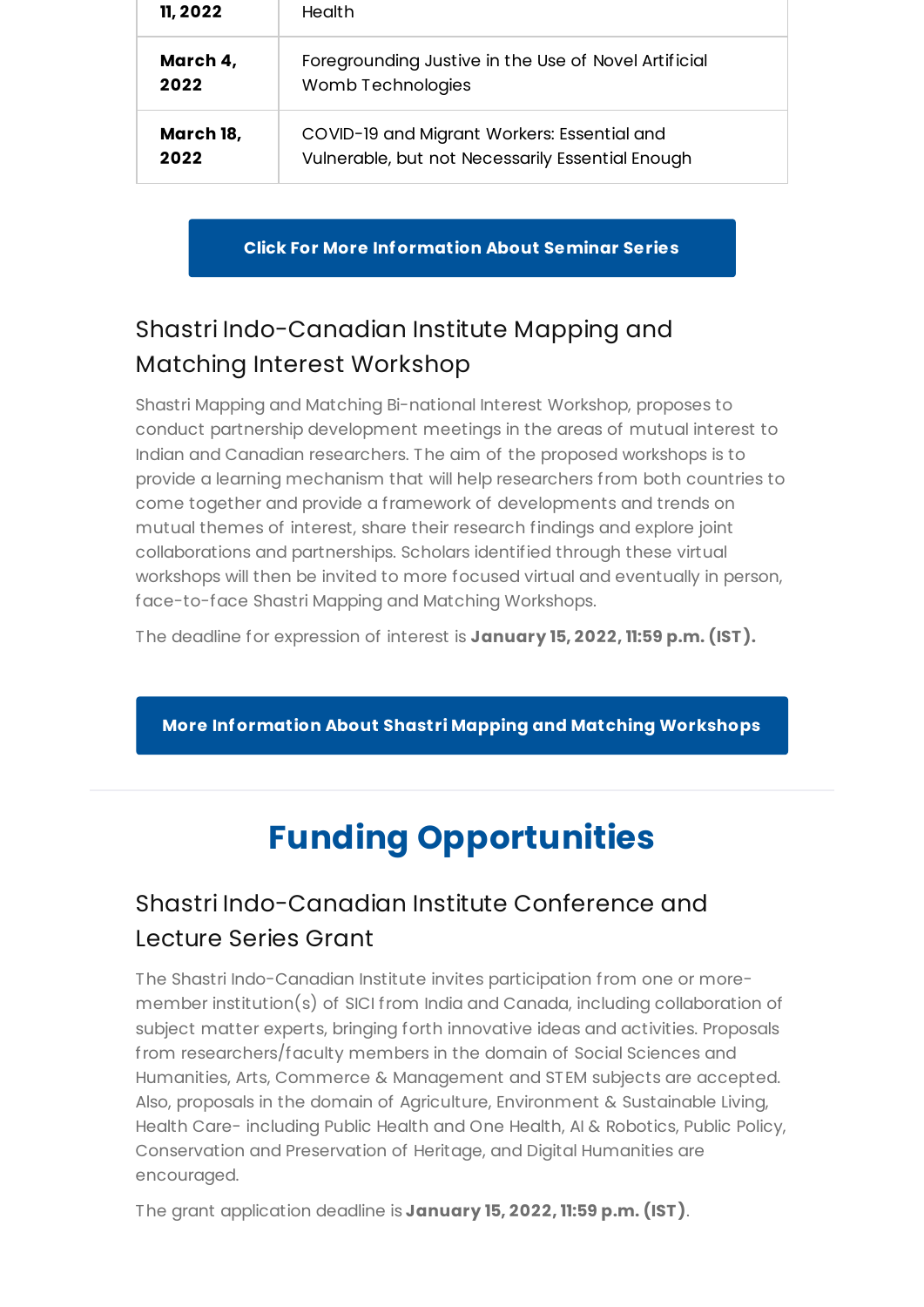### Social Sciences and Humanities Research Council Insight Development Grant

Social Sciences and Humanities Research Council (SSHRC) Insight Development Grant supports research in its early stages, including support for emerging scholars to continue their overall research trajectory. Insight Development Grants are valued at up to \$75,000 over one to two years. Fifty percent of the competition "pot" is reserved for [emerging](https://www.sshrc-crsh.gc.ca/funding-financement/programs-programmes/definitions-eng.aspx#a12) scholars. **It is important to note that an Insight Development Grant is the only SSHRC competition that requires a Canadian Common CV**. If you are interesting in applying for an Insight Development Grant, contact Veronica Bacher, Research Grants Coordinator, at [veronica.bacher@msvu.ca](mailto:veronica.bacher@msvu.ca).

**More Information About SSHRC Insight [Development](https://www.sshrc-crsh.gc.ca/funding-financement/programs-programmes/ksg_asocial_society-ssc_societe_asociale-eng.aspx) Grant**

## **Announcements**

### Tri-agency Grants Management Solution Initiative

The three federal granting agencies, the Canadian Institutes of Health Research (CIHR), the Natural Sciences and Engineering Research Council (NSERC), and the Social Sciences and Humanities Research Council (SSHRC) have embarked on an initiative to modernize their grants management system to better support applicants, administrators and reviewers during the grants management lifecycle.

To ensure the initiative takes into consideration external perspectives, triagency grants management solution (TGMS) has also established two [collaboration](https://science.gc.ca/eic/site/063.nsf/eng/h_98250.html#ecan) groups: the **External [advisory](https://science.gc.ca/eic/site/063.nsf/eng/h_98250.html#eab) board** and the **External change** agent network.

If you would like to get involved, please email **TGMS-SGSTO@cihr-irsc.gc.ca**.

**More [Information](https://science.gc.ca/eic/site/063.nsf/eng/h_97924.html) About TGMS Initiative**

### Call for Papers - Atlantis Journal

*Atlantis* is currently open for submissions related to the Call for Papers titled Mis/classification: Identity-based Inequities in the Canadian and Global Postsecondary Context, as well as non-themed research papers, book reviews, and literary work. For all [submission](https://journals.msvu.ca/index.php/atlantis/about/submissions)s, please read our submission quidelines and [about](https://journals.msvu.ca/index.php/atlantis/about) page before sending work. For questions, please contact Katherine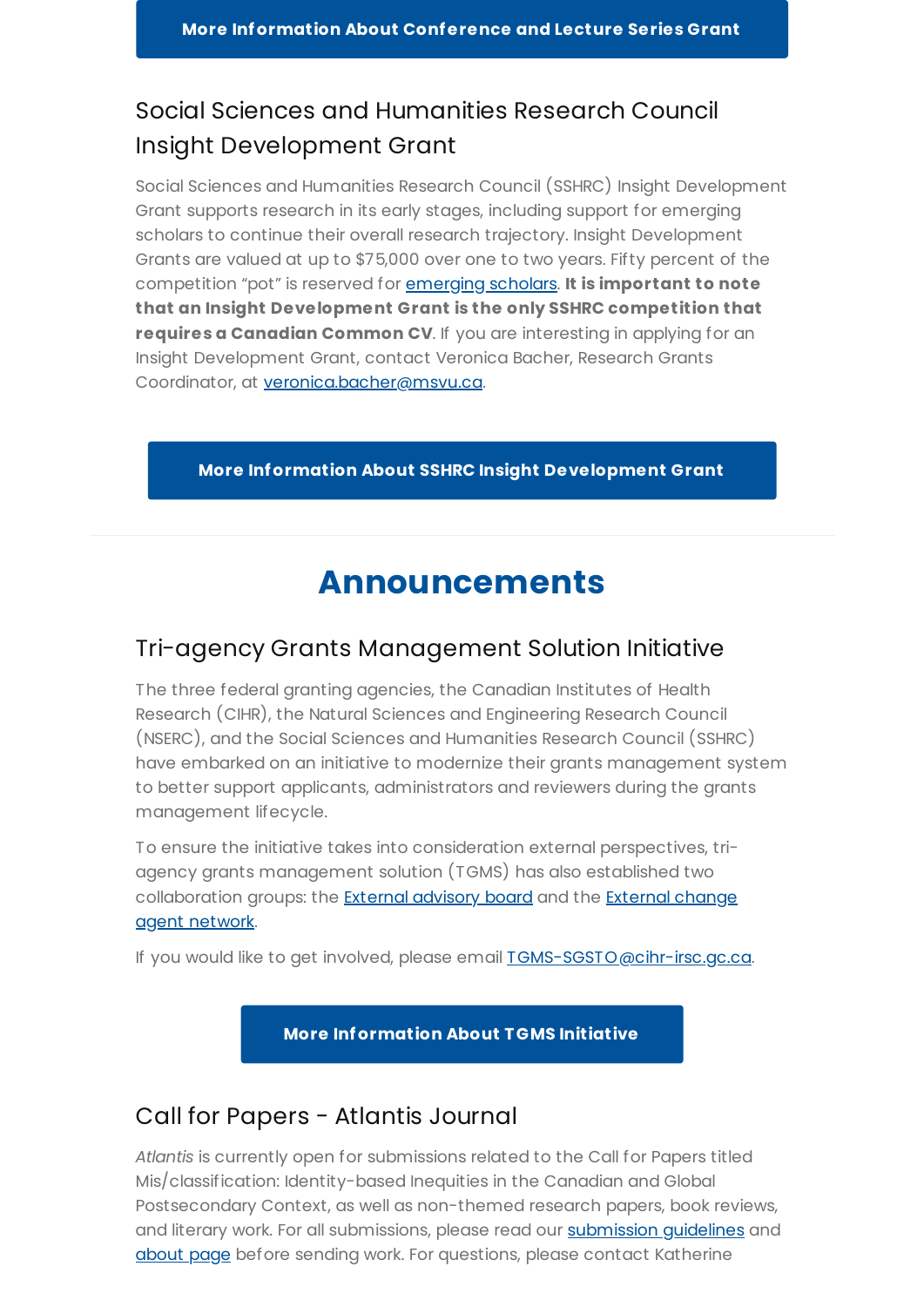Barrett (Managing Editor), [atlantis.journal@msvu.ca.](mailto:atlantis.journal@msvu.ca.) the next submission deadline is **April 29, 2022.**

**More [Information](https://journals.msvu.ca/index.php/atlantis/callforpapers) About Atlantis Call for Papers**

## Call for Applications - Mourou/Strickland Mobility Program

The Embassy of France in Canada is launching the 4<sup>th</sup> edition of its Mourou/Strickland Mobility Program! This program is intended for French and Canadian researchers (Quebec excluded as there are specific programs between France and the Quebec Government) who wish to spend a short period of time with their counterpart, either in France or in Canada.

The call for applications is open to all research fields (with a focus on "Emerging technologies" and "climate", see Guidelines). All researchers working in a Canadian or French laboratory, university or research center can apply. The laureates are offered a transatlantic flight and financial support for a short stay on site. Missions will have to take place between March 25th and December 31st 2022.

The application deadline is **February 6, 2022.**

#### **More Information About [Mourou/Strickland](https://francecanadaculture.org/appel-a-candidatures-programme-mourou-strickland-mobilite-des-chercheurs-2022/) Mobility Program**

### TCPS 2: CORE-2022

The Secretariat on Responsible Conduct of Research (the Secretariat) wants to inform the research community that the current*Tri-Council Policy Statement 2: Course on Research Ethics* (TCPS 2: CORE) will soon be replaced by a new version – TCPS 2: CORE-2022. The latter will refer exclusively to the TCPS 2 and will focus on ethics guidance that is applicable to all research involving human participants, regardless of discipline or methodology.

Migration to CORE-2022 will take place during the week of **January 10, 2022**. Access to existing CORE registration and course completion information by users and institutions will continue, albeit through CORE-2022's database. However, there will be no transition period during which both versions are available.

**More [Information](http://tcps2core.ca/welcome) About TCPS 2: CORE-2022**

### Calling All Researchers for Art!

The MSVU's Research Office is looking for art pieces to hang in their office. If you or any fellow researchers have interesting art pieces such as photos or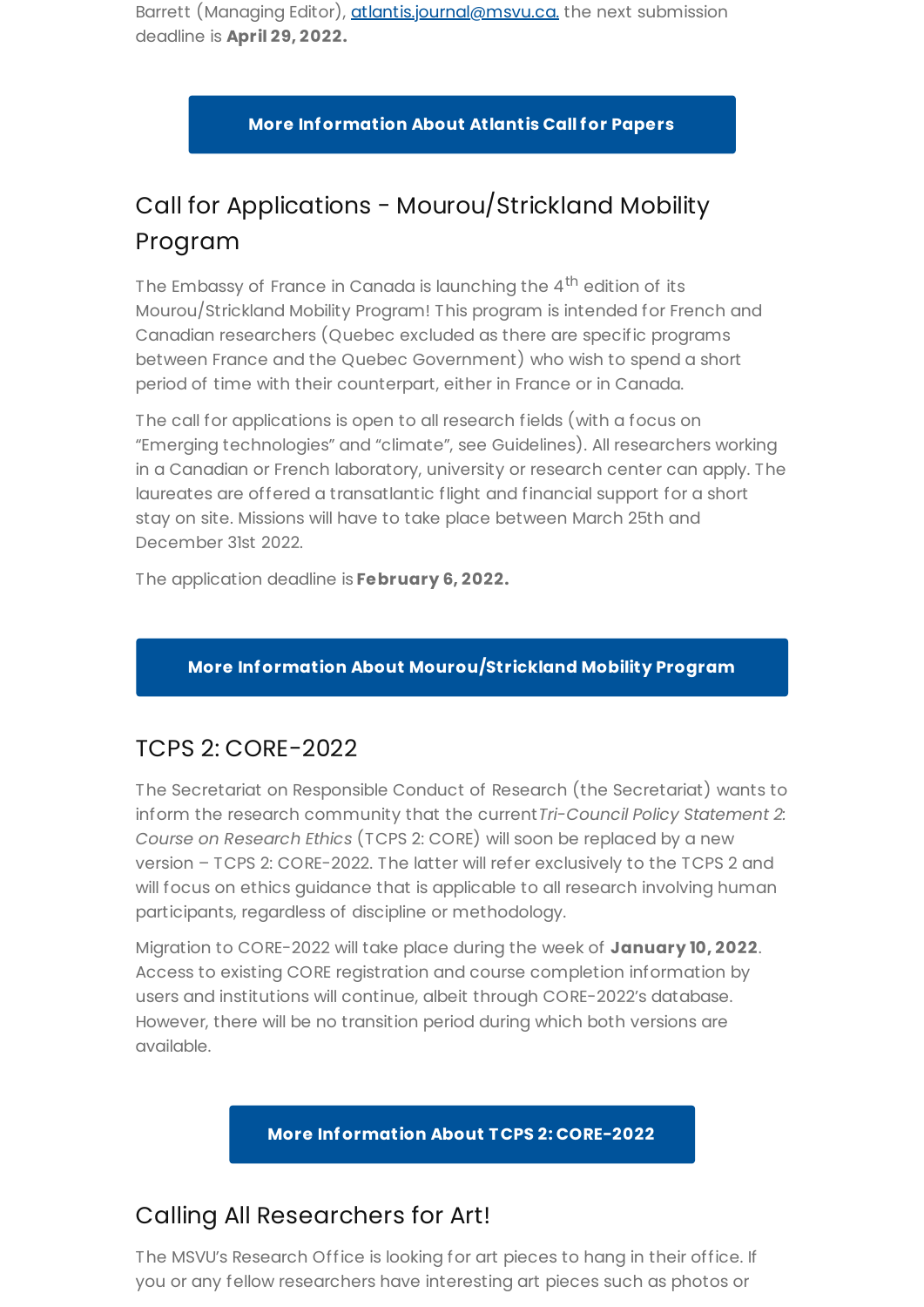## Have Your Say: Natural Sciences and Engineering Research Council of Canada 2030 Consultations

As announced in Spring 2021, Natural Sciences and Engineering Research Council of Canada (*NSERC*) is hard at work developing a new strategic plan that will guide our efforts over the next decade. In Phase 2 of our process, we are engaging with external stakeholders on key topics relevant to the future of natural sciences and engineering research funding in Canada. To encourage feedback and input, a series of discussion papers have been published on our website. They are grouped under three themes: Supporting research; Supporting researchers, students and post-doctoral fellows; and improving funding efficiency and enhancing research use and impact.

We encourage people inside and outside the natural sciences and engineering research communities to review as many papers as they wish and use the comment form to send us their thoughts and ideas anonymously. Thought provoking ideas, novel perspectives and lived experience examples are welcome. Your feedback will help inform our decision-making process to develop our next strategic plan: NSERC 2030.

Thank you in advance for your feedback. Any additional questions about the discussion papers or the consultations can be directed to [nserc2030crsng@nserc-crsng.gc.ca.](https://www.nserc-crsng.gc.ca/NSERC-CRSNG/NSERC2030-CRSNG2030/index_eng.asp)

#### **More Information About NSERC 2030 [Consultations](https://www.nserc-crsng.gc.ca/NSERC-CRSNG/NSERC2030-CRSNG2030/index_eng.asp)**

## 2022 Canada Pension Plan & Employment Insurance Rates

#### **Canada Pension Plan (CPP)**

- Year's Maximum Pensionable Earnings \$64,900
- Annual basic exemption \$3,500.00
- Bi-Weekly exemption (26 pays) \$134.61
- Contribution Rate 5.70%
- Maximum Contribution (Employee/Employer) \$3,499.80

#### **Employment Insurance (EI)**

- Maximum Annual Insurable Earnings \$60,300.00
- Premium Rate (Employee) 1.58%
- Annual Maximum Employee \$952.74
- Reduced Rate (Employer) 1.257
- Premium Rate (Employer, 1.4 x Employee) 2.212
- Reduced Rate (Employer Reduced 1.58% x 1.257) 1.986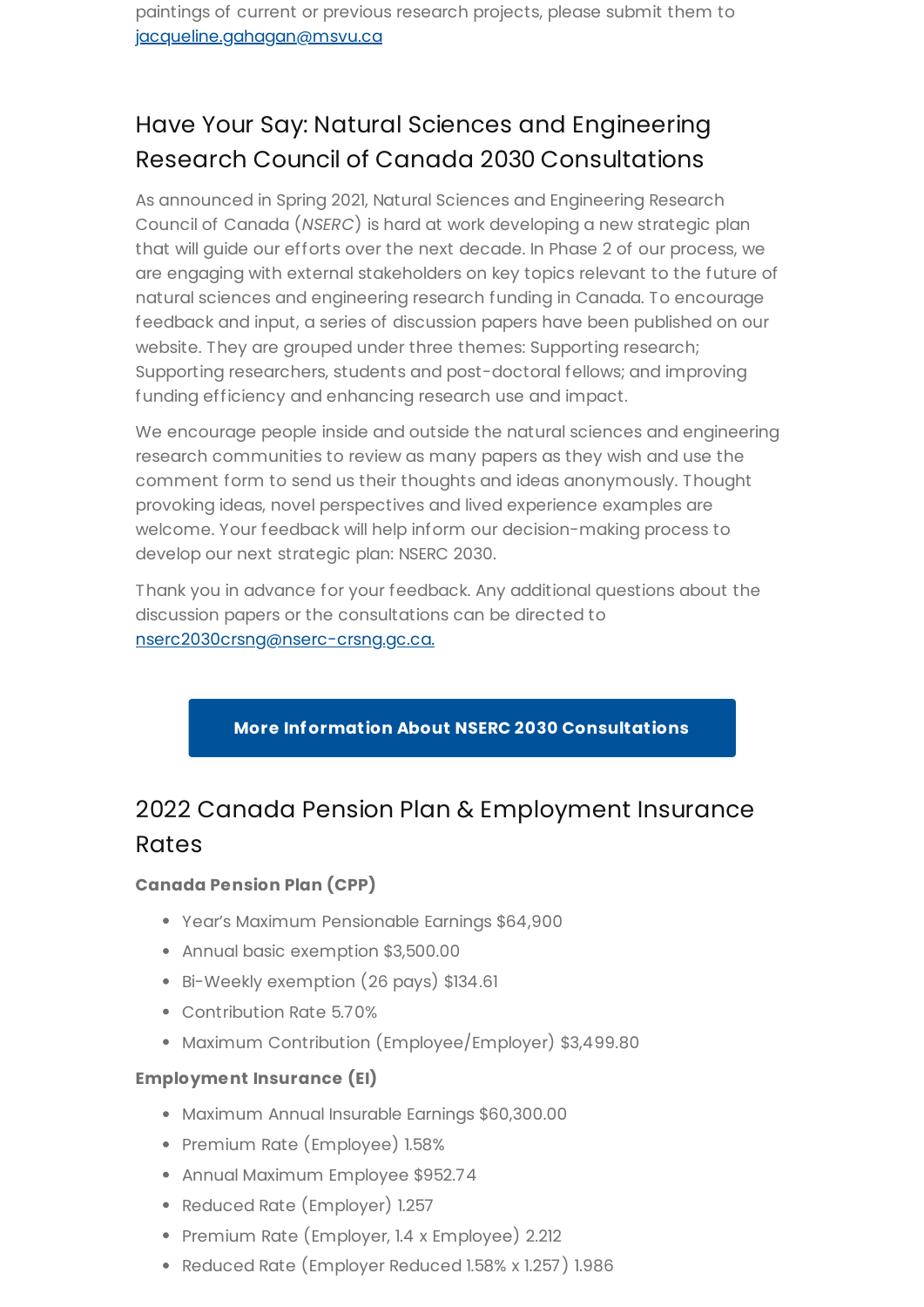- Annual Maximum Premium Employer (1.4 x Employee) \$1333.84
- Annual Maximum Premium Employer (reduced) @ 1.257 \$1197.59

#### **Basic Tax Exemptions**

- Federal \$14,398
- Provincial (\$8481 \$11481) use \$11,481 if no TD1NS completed \$11,481

**More [Information](https://www.payworks.ca/payroll-legislation/CPPEI.asp) About 2022 CPP and EI Rates**

## **MSVU Research Achievements**

#### MSVU Research Minutes

Keep up with research projects at the Mount through MSVU's Research Minutes posted on the Research Office's Facebook, Twitter, and Instagram accounts. Our latest post highlights the work of Dr. Karen Macfarlane in the English Department and her work on Gothic monsters in literature and popular culture.

**Watch [Research](https://www.msvu.ca/research-at-the-mount/about-us/research-communications-at-msvu/) Minutes Videos**

# **IT&S Cyber Security Tips**

### Home Wifi Cybersecurity Tips

Your wifi router is the front door to your home network. Cybercriminals use hacked home routers in their botnets, and a hacked router would let the hacker see your personal information coming and going on your network or even redirect you to fake banking websites to steal your online banking passwords. As well, some computer viruses can spread over wifi.

Therefore, secure your router from your internet service provider, and any other network devices you use like retail routers, wifi extenders, and powerline adapters. This will help protect you from unwanted guests on your network, from the street or from the internet.

#### **More [Information](https://www.msvu.ca/campus-life/campus-services/it-services/it-security/cybersafety/home-wifi-security/) About IT&S Cyber Security Tips**